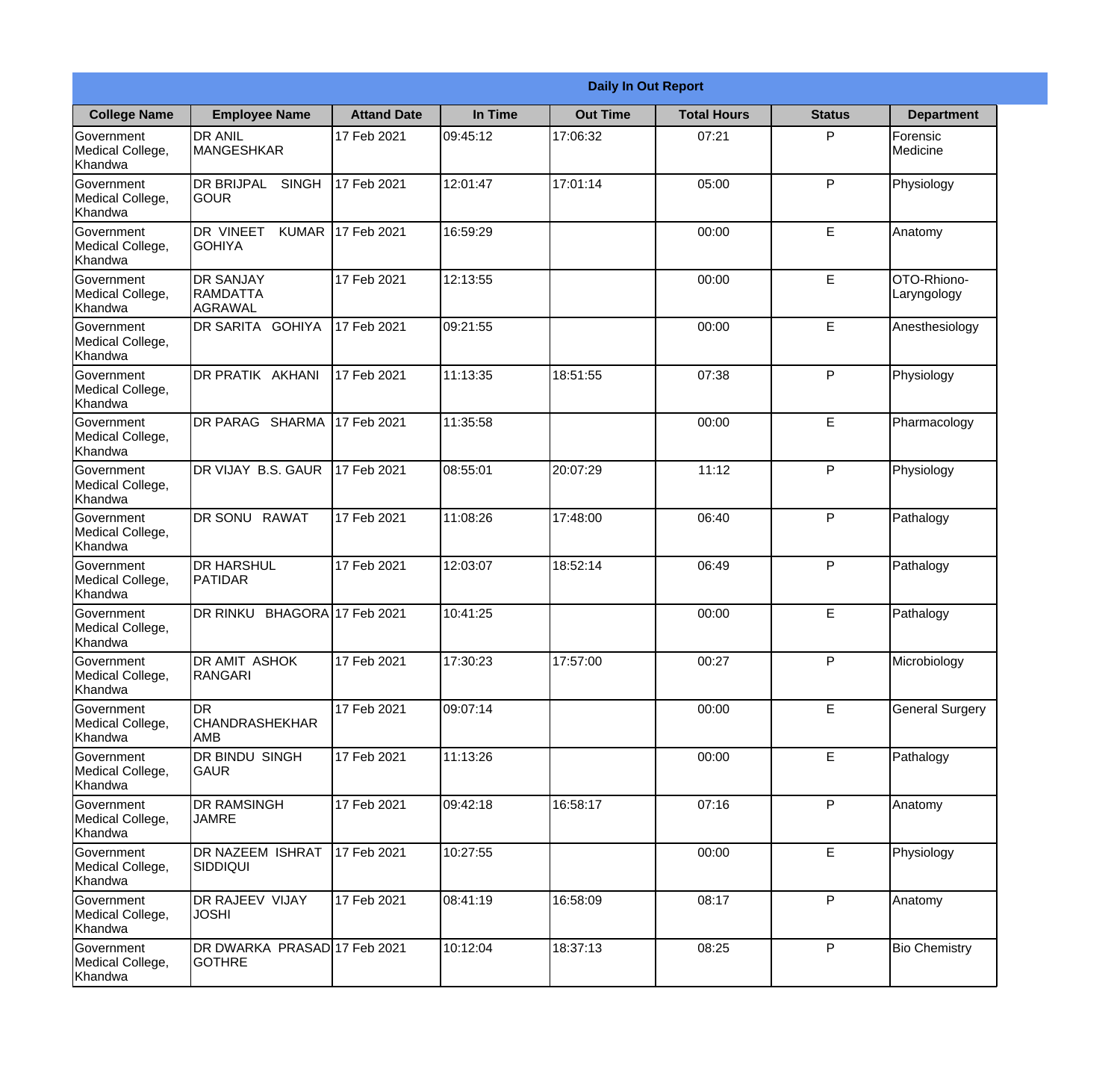| <b>Designation</b>                 | <b>Category</b>     |
|------------------------------------|---------------------|
| <b>Assistant Professor</b>         | Para Clinical       |
| Demonstrator/Tutor   Non Clinical  |                     |
| Professor                          | <b>Non Clinical</b> |
| Professor                          | Clinical            |
| Professor                          | Clinical            |
| Assistant Professor                | <b>Non Clinical</b> |
| Professor                          | Para Clinical       |
| Associate Professor Non Clinical   |                     |
| Demonstrator/Tutor   Para Clinical |                     |
| Assistant Professor                | Para Clinical       |
| <b>Assistant Professor</b>         | Para Clinical       |
| Professor                          | Para Clinical       |
| Assistant Professor   Clinical     |                     |
| Associate Professor Para Clinical  |                     |
| Demonstrator/Tutor   Non Clinical  |                     |
| Professor                          | Non Clinical        |
| <b>Assistant Professor</b>         | Non Clinical        |
| Demonstrator/Tutor   Non Clinical  |                     |

**Daily In Out Report**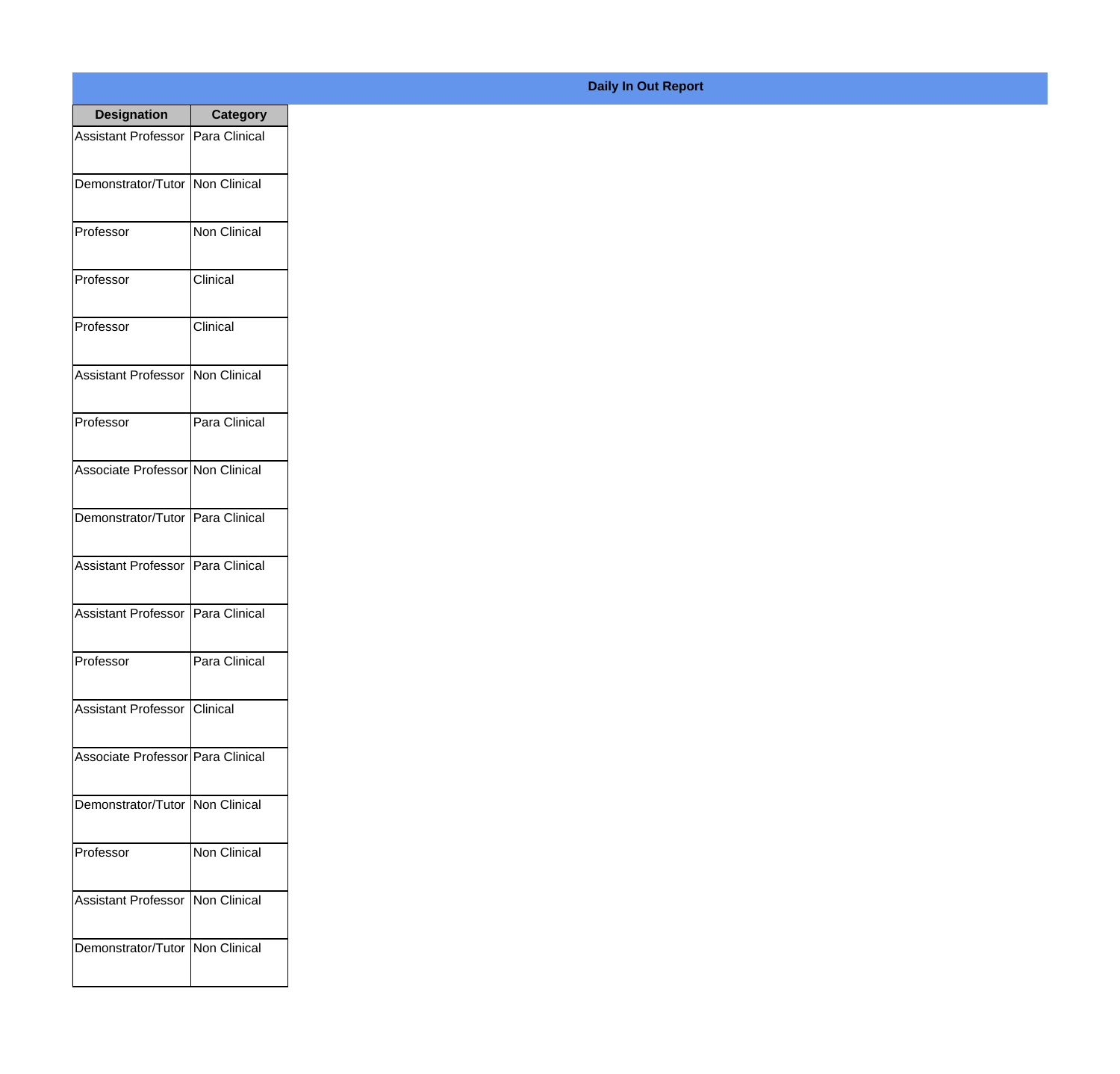|                                                  |                                                |             |          |          | <b>Daily In Out Report</b> |              |                        |
|--------------------------------------------------|------------------------------------------------|-------------|----------|----------|----------------------------|--------------|------------------------|
| <b>Government</b><br>Medical College,<br>Khandwa | <b>DR SOUMITRA</b><br><b>SETHIA</b>            | 17 Feb 2021 | 09:48:53 | 19:20:12 | 09:32                      | P            | Community<br>Medicine  |
| Government<br>Medical College,<br>Khandwa        | DR SOURYAKANT<br>VARANDANI                     | 17 Feb 2021 | 10:42:39 | 16:51:18 | 06:09                      | $\mathsf{P}$ | Community<br>Medicine  |
| <b>Government</b><br>Medical College,<br>Khandwa | DR RASHMI YADAV                                | 17 Feb 2021 | 10:05:50 | 17:24:52 | 07:19                      | P            | Community<br>Medicine  |
| <b>Government</b><br>Medical College,<br>Khandwa | DR LEENA PARIHAR                               | 17 Feb 2021 | 11:06:36 | 16:21:12 | 05:15                      | $\mathsf{P}$ | Community<br>Medicine  |
| Government<br>Medical College,<br>Khandwa        | <b>MR PIYUSH KUMAR</b><br><b>MISHRA</b>        | 17 Feb 2021 | 10:53:11 | 18:51:49 | 07:58                      | $\mathsf{P}$ | Community<br>Medicine  |
| Government<br>Medical College,<br><b>Khandwa</b> | DR SACHIN PARMAR 17 Feb 2021                   |             | 10:55:10 | 19:20:33 | 08:25                      | $\mathsf{P}$ | Community<br>Medicine  |
| <b>Government</b><br>Medical College,<br>Khandwa | DR PRAMILA VERMA 17 Feb 2021                   |             | 13:05:04 |          | 00:00                      | E            | Paediatrics            |
| Government<br>Medical College,<br>Khandwa        | DR MANOJ BALKE                                 | 17 Feb 2021 | 10:17:30 | 16:56:48 | 06:39                      | $\mathsf{P}$ | Ophthalmology          |
| <b>Government</b><br>Medical College,<br>Khandwa | <b>DR GARIMA</b><br>AGRAWAL<br>VARSHNEY        | 17 Feb 2021 | 12:27:48 |          | 00:00                      | E            | Paediatrics            |
| Government<br>Medical College,<br>Khandwa        | DR SIDDHARTH<br><b>BANODE</b>                  | 17 Feb 2021 | 09:33:29 | 15:56:26 | 06:23                      | $\mathsf{P}$ | Pharmacology           |
| <b>Government</b><br>Medical College,<br>Khandwa | <b>DR PRIYA KAPOOR</b><br>KAPOOR               | 17 Feb 2021 | 09:33:20 | 14:19:26 | 04:46                      | P            | Pathalogy              |
| Government<br>Medical College,<br>Khandwa        | <b>DR SEEMA</b><br><b>SUDHAKARRAO</b><br>SUTAY | 17 Feb 2021 | 10:51:31 |          | 00:00                      | E            | Forensic<br>Medicine   |
| Government<br>Medical College,<br>Khandwa        | DR RAKESH SINGH<br><b>HAZARI</b>               | 17 Feb 2021 | 18:52:01 |          | 00:00                      | E            | Pathalogy              |
| <b>Government</b><br>Medical College,<br>Khandwa | DR ANANT<br><b>TUKARAM PAWAR</b>               | 17 Feb 2021 | 11:10:33 | 19:21:22 | 08:11                      | P            | Community<br>Medicine  |
| Government<br>Medical College,<br>Khandwa        | DR SHAIKH M.KHALIQ 17 Feb 2021                 |             | 10:10:12 |          | 00:00                      | E            | <b>Bio Chemistry</b>   |
| Government<br>Medical College,<br>Khandwa        | <b>DR RAJU</b>                                 | 17 Feb 2021 | 10:11:20 | 17:17:05 | 07:06                      | $\mathsf{P}$ | Forensic<br>Medicine   |
| Government<br>Medical College,<br>Khandwa        | DR MAHENDRA<br>PANWAR                          | 17 Feb 2021 | 09:40:08 |          | 00:00                      | E            | Orthopaedics           |
| Government<br>Medical College,<br>Khandwa        | DR AJAY GANGJI                                 | 17 Feb 2021 | 10:31:21 |          | 00:00                      | E            | <b>General Surgery</b> |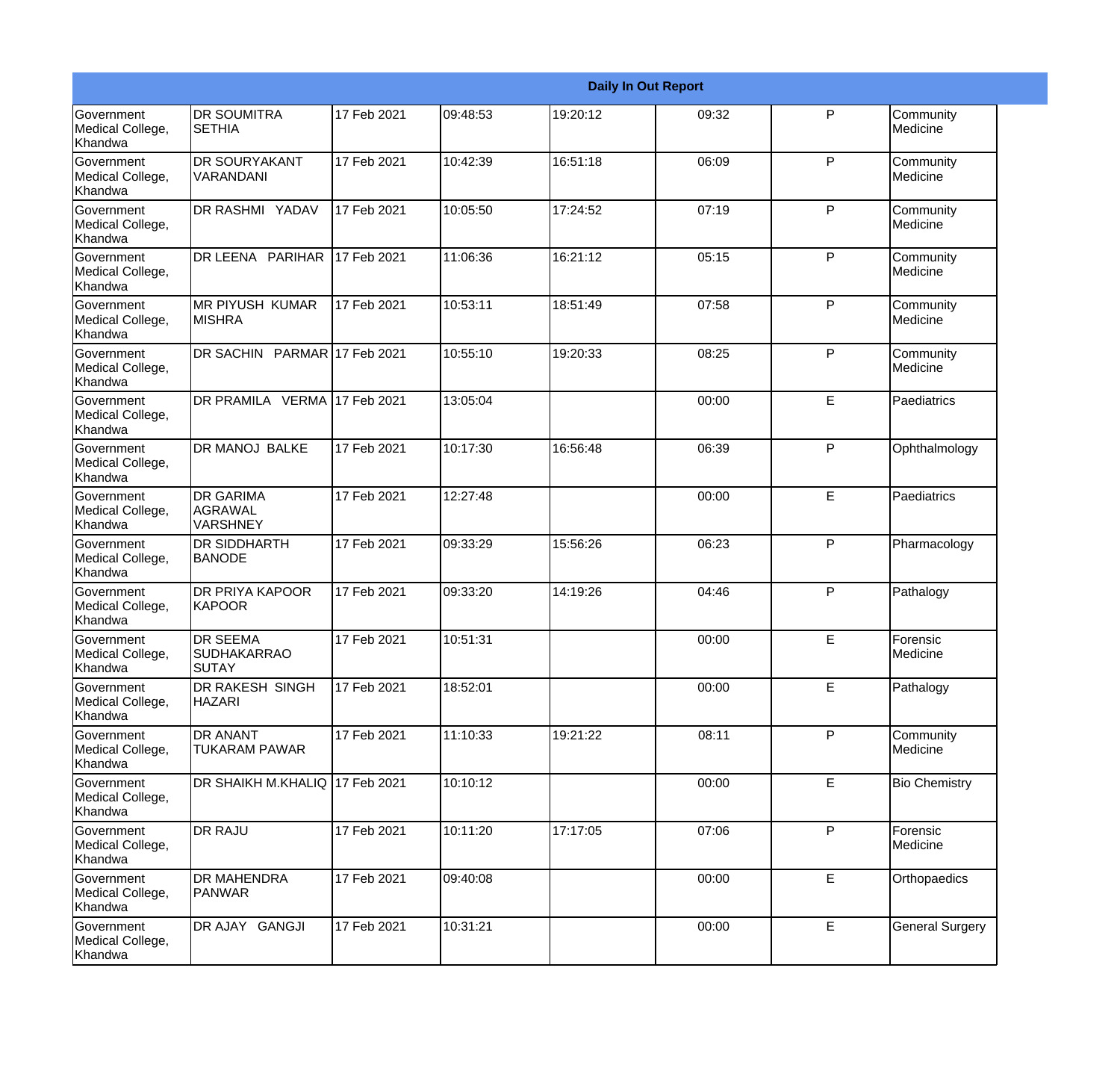| Assistant Professor   Para Clinical |               |
|-------------------------------------|---------------|
| Demonstrator/Tutor Para Clinical    |               |
|                                     |               |
| Assistant Professor Para Clinical   |               |
| Assistant Professor   Para Clinical |               |
|                                     |               |
| Statistician                        | Para Clinical |
| Assistant Professor   Para Clinical |               |
|                                     |               |
| Professor                           | Clinical      |
| Assistant Professor                 | Clinical      |
|                                     |               |
| Associate Professor Clinical        |               |
| Associate Professor Para Clinical   |               |
| Demonstrator/Tutor   Para Clinical  |               |
|                                     |               |
| Professor                           | Para Clinical |
| Professor                           | Para Clinical |
|                                     |               |
| Professor                           | Para Clinical |
| Professor                           | Non Clinical  |
|                                     |               |
| Demonstrator/Tutor   Para Clinical  |               |
| Assistant Professor                 | Clinical      |
| Professor                           | Clinical      |
|                                     |               |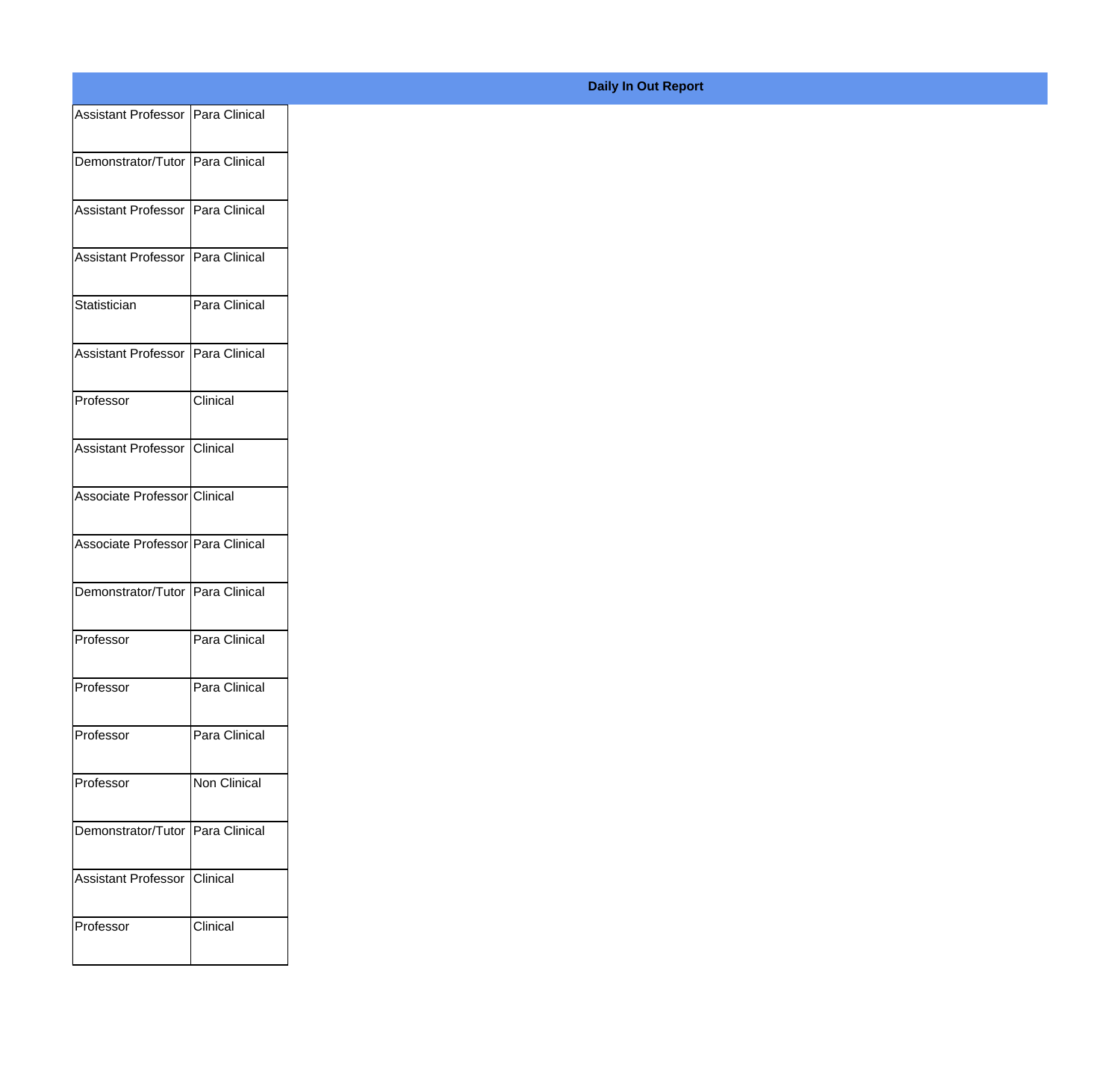|                                                  |                                                       |             |          |          | <b>Daily In Out Report</b> |             |                             |
|--------------------------------------------------|-------------------------------------------------------|-------------|----------|----------|----------------------------|-------------|-----------------------------|
| <b>Government</b><br>Medical College,<br>Khandwa | <b>DR SITARAM</b><br><b>SOLANKI</b>                   | 17 Feb 2021 | 11:42:29 | 16:04:50 | 04:22                      | P           | Forensic<br>Medicine        |
| Government<br>Medical College,<br>Khandwa        | <b>DR RANJEET</b><br><b>BADOLE</b>                    | 17 Feb 2021 | 10:21:05 | 16:43:04 | 06:22                      | P           | <b>General Medicine</b>     |
| <b>Government</b><br>Medical College,<br>Khandwa | <b>DR ASHOK</b><br><b>BHAUSAHEB NAJAN</b>             | 17 Feb 2021 | 10:08:13 |          | 00:00                      | E           | Forensic<br>Medicine        |
| Government<br>Medical College,<br>Khandwa        | <b>DR NITESHKUMAR</b><br>KISHORILAL<br><b>RATHORE</b> | 17 Feb 2021 | 11:39:12 | 18:01:46 | 06:22                      | P           | Pharmacology                |
| Government<br>Medical College,<br>Khandwa        | <b>DR PRIYESH</b><br><b>MARSKOLE</b>                  | 17 Feb 2021 | 10:11:38 |          | 00:00                      | E           | Community<br>Medicine       |
| Government<br>Medical College,<br>Khandwa        | <b>DR SANGEETA</b><br><b>CHINCHOLE</b>                | 17 Feb 2021 | 10:36:07 | 16:04:34 | 05:28                      | P           | Physiology                  |
| <b>Government</b><br>Medical College,<br>Khandwa | DR SUNIL BAJOLIYA                                     | 17 Feb 2021 | 10:23:02 |          | 00:00                      | E           | OTO-Rhiono-<br>Laryngology  |
| Government<br>Medical College,<br>Khandwa        | DR NISHA MANDLOI<br><b>PANWAR</b>                     | 17 Feb 2021 | 09:43:51 |          | 00:00                      | E           | Obstetrics &<br>Gynaecology |
| Government<br>Medical College,<br>Khandwa        | <b>DR SATISH</b><br><b>CHANDEL</b>                    | 17 Feb 2021 | 11:46:33 |          | 00:00                      | E           | Pharmacology                |
| Government<br>Medical College,<br>Khandwa        | <b>DR JITENDRA</b><br><b>AHIRWAR</b>                  | 17 Feb 2021 | 11:19:14 | 18:53:09 | 07:34                      | P           | Pathalogy                   |
| <b>Government</b><br>Medical College,<br>Khandwa | <b>DR MUKTESHWARI</b><br><b>GUPTA</b>                 | 17 Feb 2021 | 11:31:17 |          | 00:00                      | E           | Pharmacology                |
| Government<br>Medical College,<br>Khandwa        | <b>DR PURTI AGARWAL</b><br>SAINI                      | 17 Feb 2021 | 10:43:35 | 16:31:43 | 05:48                      | P           | Pathalogy                   |
| Government<br>Medical College,<br>Khandwa        | DR YASHPAL RAY                                        | 17 Feb 2021 | 11:03:11 |          | 00:00                      | $\mathsf E$ | Anatomy                     |
| Government<br>Medical College,<br>Khandwa        | <b>DR DEEPIKA</b><br>PANWAR                           | 17 Feb 2021 | 11:02:15 | 16:57:03 | 05:55                      | P           | <b>Bio Chemistry</b>        |
| Government<br>Medical College,<br>Khandwa        | RENU WAGHMARE                                         | 17 Feb 2021 | 11:27:46 | 17:13:57 | 05:46                      | P           | Community<br>Medicine       |